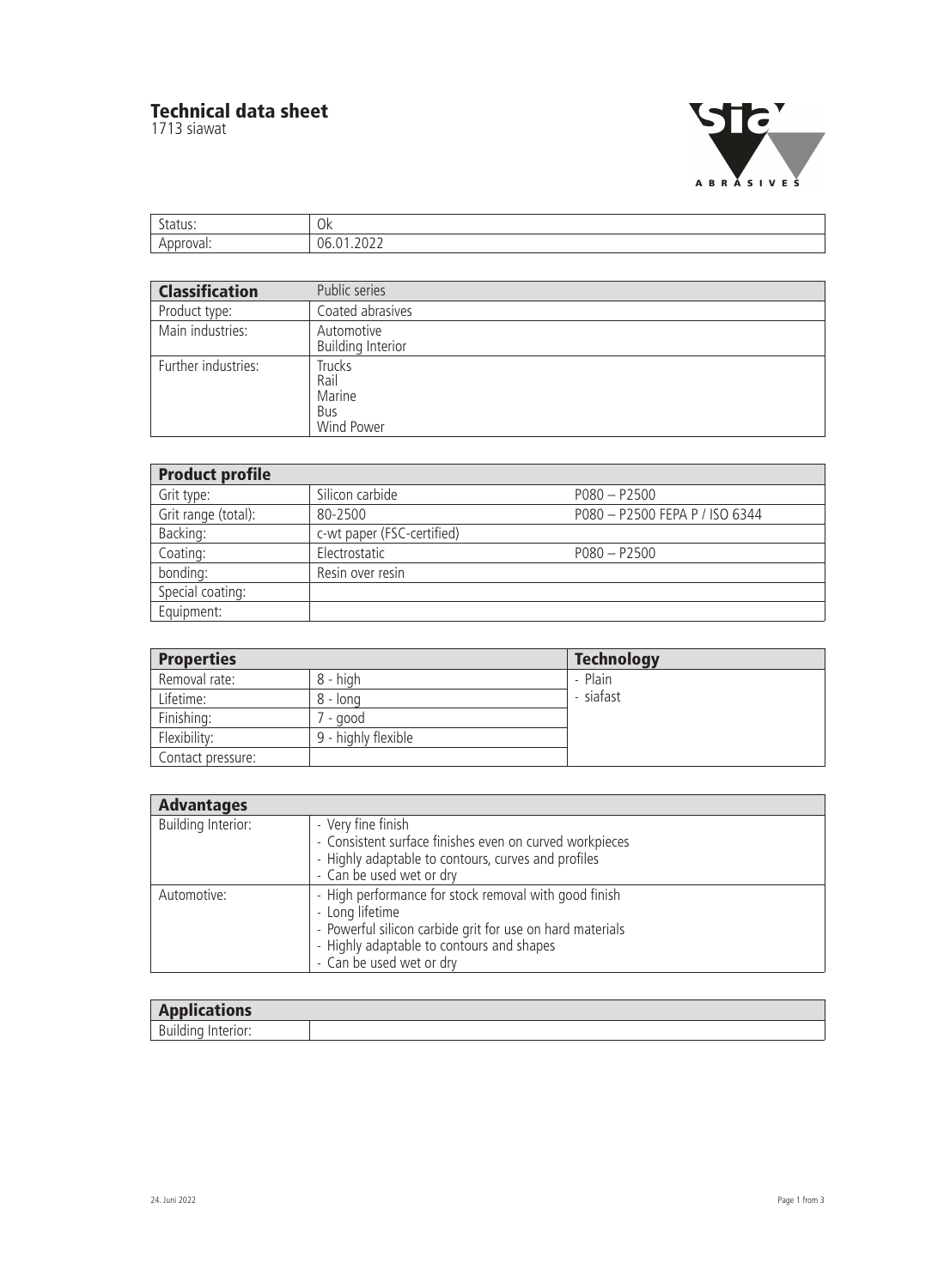## **Technical data sheet**

1713 siawat



| <b>Applications</b> |                                                                                                                                                                                                                                                                                |
|---------------------|--------------------------------------------------------------------------------------------------------------------------------------------------------------------------------------------------------------------------------------------------------------------------------|
| Automotive:         | - Sanding off coatings and impurities<br>- Sanding out unevenness at the edges of repaired surfaces<br>- Flatting bodyfiller and primer filler<br>- Fine sanding primer filler, glass, composite materials and stone<br>- Keying old and new lacquers<br>- Removing paint runs |

| <b>Material</b>           |                   |                            |  |
|---------------------------|-------------------|----------------------------|--|
| <b>Building Interior:</b> |                   | ○ Stone                    |  |
|                           | Lacquers          | • Paints                   |  |
|                           | Mineral materials | $\circ$ Mineral fibreboard |  |
|                           | Paints            | • Colour                   |  |
| Automotive:               | Lacquers          | • Old lacquer              |  |
|                           | Lacquers          | • Paints                   |  |
|                           | <b>Metals</b>     | $\circ$ Aluminium          |  |
|                           | Paints            | • Colour                   |  |
|                           | Plastics          | • Plastics                 |  |
|                           | Primer filler     | • Primer filler            |  |
|                           | Primers           | • Primer coat              |  |
|                           | Primers           | • Epoxy primer coat        |  |
|                           | Putty             | $\bullet$ Putty            |  |

| <b>Conversion forms</b> | Upper conversion  | Lower conversion                                                          |
|-------------------------|-------------------|---------------------------------------------------------------------------|
| $^\copyright$           | Rolls             | - Paper rolls                                                             |
|                         | Sheet             | - standard sheet                                                          |
|                         | <b>Strips</b>     | - Various strips                                                          |
|                         | <b>Discs</b>      | - Daisy discs<br>- siafast discs<br>- Various discs                       |
|                         | <b>Belts</b>      | - Narrow, edge and long belts (width:<br>25-399 mm/length: up to 8500 mm) |
|                         | System components | - Emery sticks                                                            |

| <b>Application</b> | Superordinate group      | Subgroup              |
|--------------------|--------------------------|-----------------------|
| S                  | Portable machine sanding | Orbital sander        |
| $\mathbb{S}$       | Portable machine sanding | random orbital sander |
|                    | Manual sanding           | Manual sanding        |